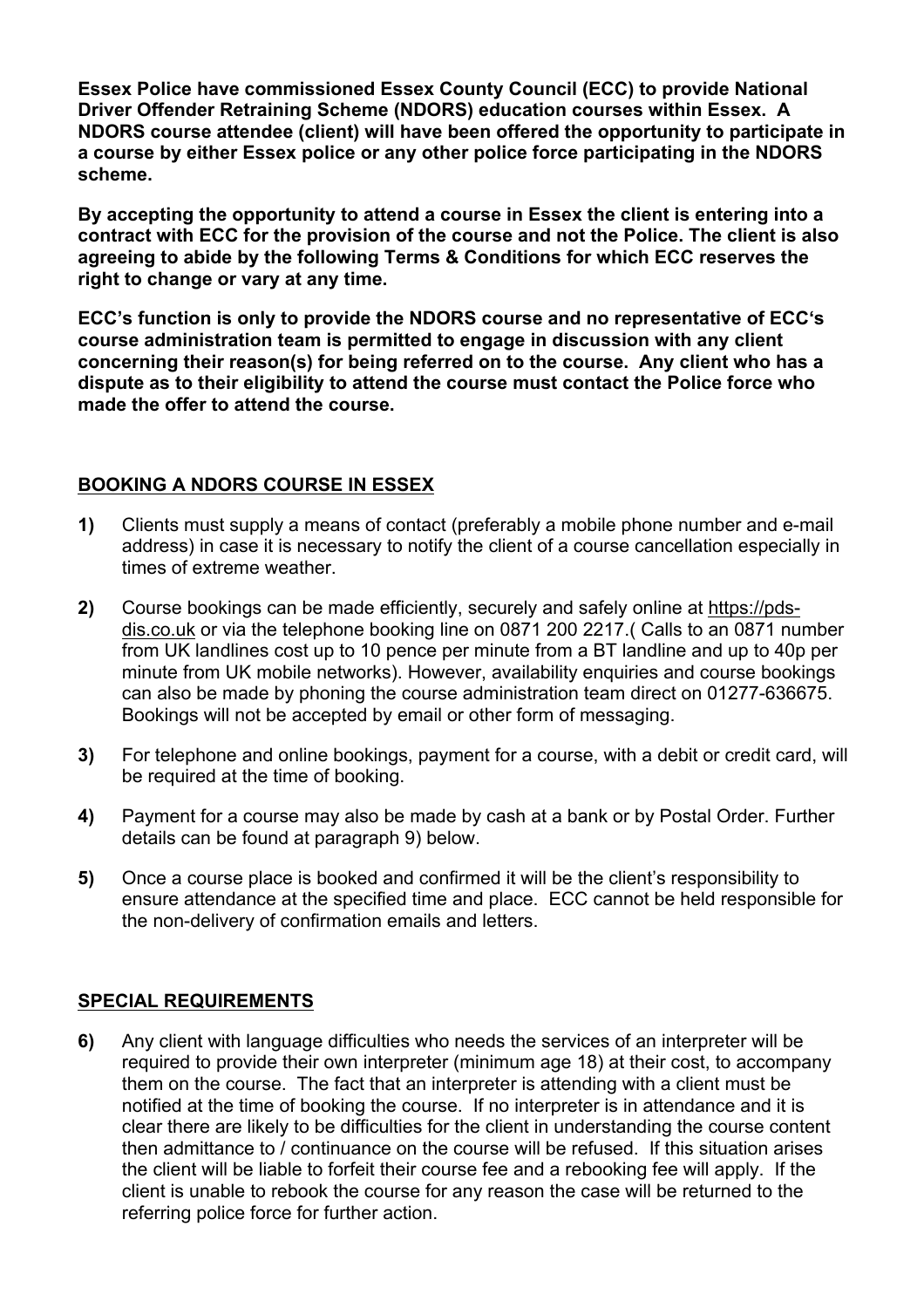- **7)** Clients with a disability or learning difficulties, that may affect their attendance or participation at the course, must discuss their needs at the time of booking.
- **8)** Facilities for nursing mothers can be made available at the course venue but this requirement should be notified at the time of booking the course.

### **HOW TO PAY WHEN BOOKING A NDORS COURSE**

- **9)** Payment can be made in the following ways:
	- **a) Online:** You can book and pay for your course safely and securely online at any time via the online booking facility.

### **Click here to book a NDORS course in Essex**

You must book **and** pay for your course at the same time. When the payment process is completed your booking will be confirmed immediately either via email or via a print-screen option. Most credit and debit cards are accepted with the exception of American Express.

You will also receive a payment receipt on completion of the transaction via email or via a print-screen option. It is advisable to download the venue location map as you will be unable to access the online booking system once your course has been booked and paid for.

**b) By Telephone:** You can book and pay for a course between 0830 hrs and 1700 hrs Monday to Friday (excluding bank holidays) by telephoning the booking office on 0871 200 2217. (Calls to an 0871 number from UK landlines cost up to 10 pence per minute from a BT landline and up to 40p per minute from UK mobile networks). You will receive confirmation of the course and payment via email and/or by letter.

If you have difficulties with making payment at the time of booking, the course administration team (01277-636675) will be able to discuss a pre-payment scheme with you. All courses need to be paid for, in full, a minimum of 7 days before attendance.

- **10)** No credit agreements are available.
- **11)** In the event of any increase or decrease in the course cost, the fee payable for the course will be that applicable at the time of booking and could be more or less than originally notified in your offer letter.

## **CHANGING A COURSE BOOKING**

**12)** Once a course date has been confirmed, one request to change the date/time of the course will be permitted free of charge so long as there are at least 14 days to the original course date. Within 14 days of the original course date the rescheduling of the course date/time or a second request to change the course date/time is subject to an administration fee of £25. This fee may be waived under certain specific circumstances, e.g.\*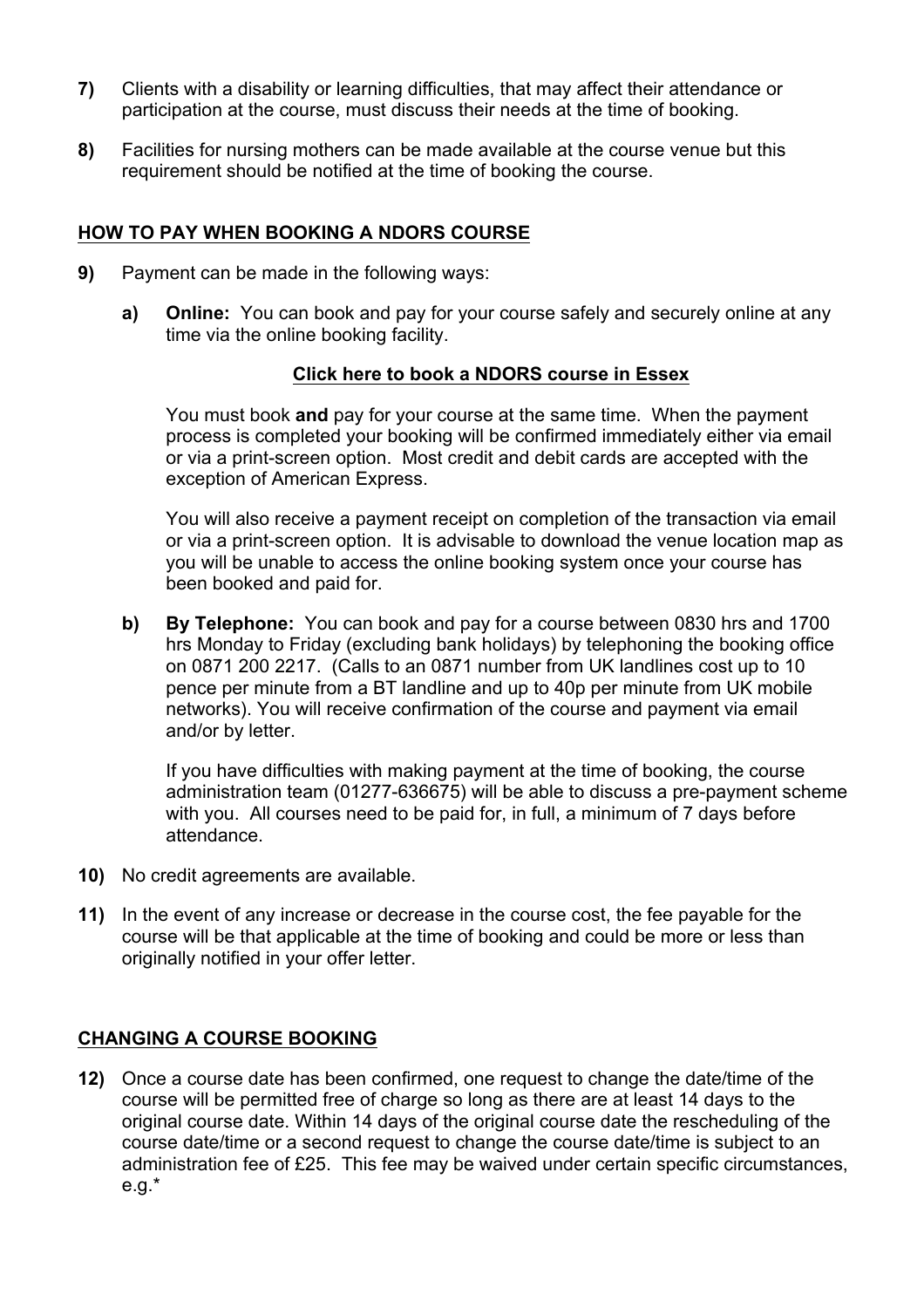- Receipt of a Doctor's certificate for medical reason (self-certification will not be accepted);
- Notification of a hospital appointment;
- Jury Service;
- Court appearance; or
- Bereavement
	- \* Appropriate written proof may need to be produced within 7 days of notification.
- **13)** Please note that difficulties individuals may face with work or child care issues are not considered valid reasons for non-attendance at a course or short notice course change requests. Therefore, re-booking fees will apply.
- **14)** ECC reserves the right to vary or cancel a client's course booking at any time. Such instances are rare but may be necessary in exceptional circumstances due to adverse weather or short notice unavailability of instructors. Should the situation arise, every effort will be made to contact clients in sufficient time to arrange an alternative date. No additional fees will be payable by a client if a course is cancelled or amended by ECC.

# **CANCELLING A COURSE BOOKING**

- **15)** If for any reason a client no longer wishes to, or is unable to attend a course which has been paid for a refund will be made provided notification is received at least 7 days before the course date. If a client is entitled to a refund, a £10 administration fee will be deducted. In such cases the matter will be directed back to the referring police force to consider what action to take.
- **16)** If for any reason a client no longer wishes to, or is unable to, attend a course that has been booked and paid for in full a refund of 60% of the course fee paid will be made where less than 7 days notification is given prior to the course date, excluding the day of the course. In such cases the matter will be directed back to the referring police force to consider what action to take.
- **17)** If a client's attendance on a course is withdrawn by the referring police force, the client will be removed from the course and a full refund will be made once confirmation has been received from the referring police force.

## **WHAT DO YOU NEED TO BRING TO THE COURSE?**

- **18)** When attending a course the client must bring their photo card driving licence as proof of identity. If a client has an old style paper driving licence then another form of photographic identification, such as a passport, must be taken to the course as your proof of identity. The client must also take the course confirmation letter or e-mail.
- **19)** If no photographic identification is taken to the course, admission will be refused.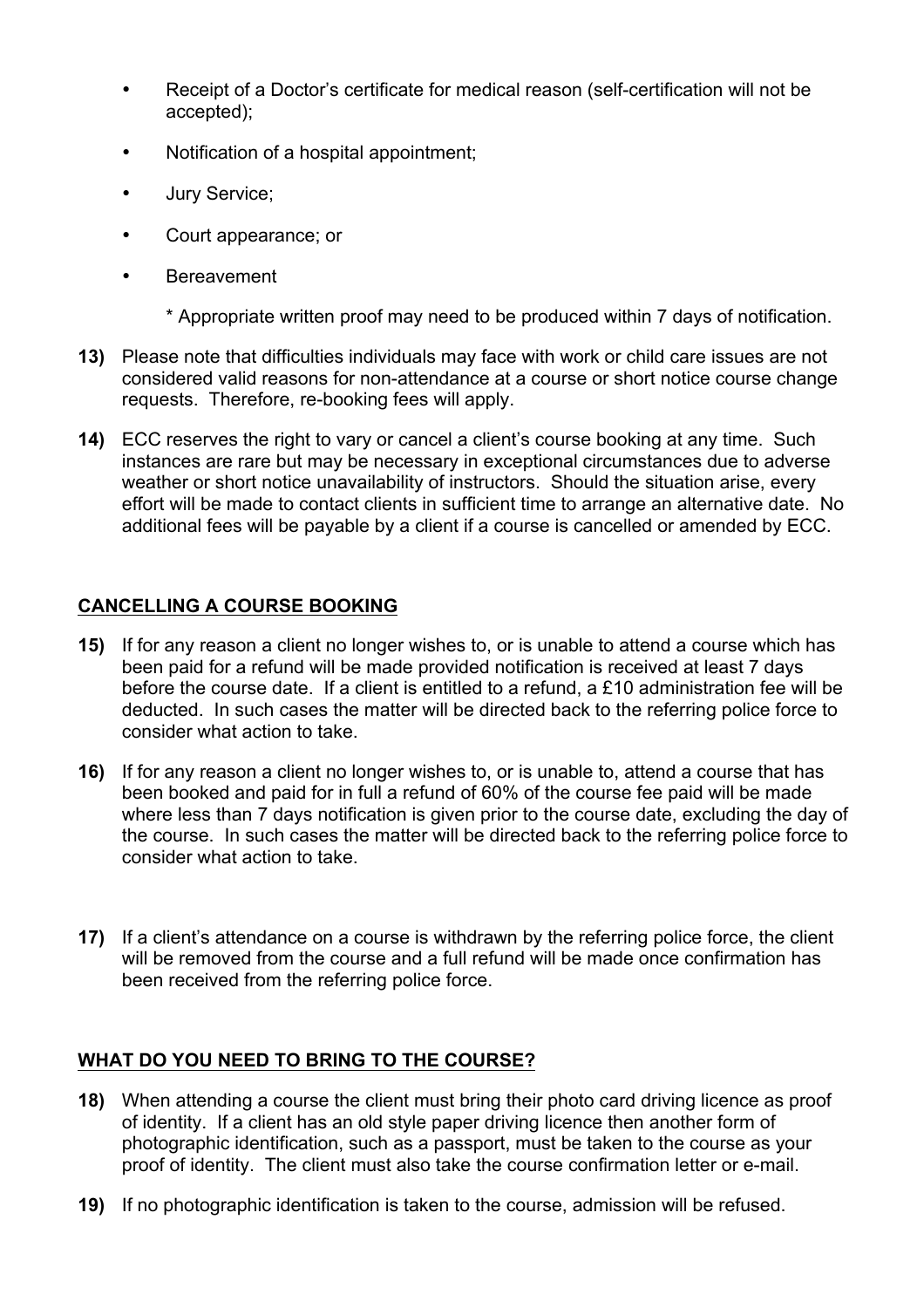**20)** If you have difficulty with photographic identification please contact the course administration team on 01277-636675 before the day of your course as you will not be allowed to attend the course if you cannot produce photographic identification.

### **MISSING A COURSE / BEING REFUSED ENTRY TO THE COURSE**

- **21)** If a client fails to attend, is late, or rejected from a course for any reason, a re-booking fee will be payable, if the course administration team is able to arrange another course. If a client is ill prior to the course, contact should be made with the course administration team as soon as possible. A doctor's certificate may be required to confirm the illness and the need to withdraw from the course.
- **22)** A client must attend in a fit state to participate and complete the course (theory or practical) and not under the influence of alcohol or drugs, including any medication prescribed by a healthcare professional.
- **23)** If a client is unfit through drink or drugs, or for any other reason, they will not be allowed to attend the course and they will be deemed to have failed to attend. The trainer will not permit attendance on the course and the course administration team will need to be contacted at re-book another course, if possible. A re-booking fee will apply. If a client decides not to re-book a course the case will be directed back to the referring Police force for further action.
- **24)** If it is considered by the trainer that for any reason a client has failed to satisfactorily complete the course for reasons such as, non-participation or disruption, the case will be directed back to the referring police force. The client will not be able to claim a refund of the course fee.

## **BEHAVIOUR WHILST ON THE COURSE**

- **25)** If any client (or relative or friend of the client) is considered rude and/or abusive to any ECC representative involved in administering or delivering the course, the client will not be permitted to attend or continue with a course; this includes the posting of any comments that are considered rude or derogatory on any social networking media. Their case will be directed back to the referring police force for further action to be considered. If payment has been made this will not be refunded.
- **26)** If any client (or relative or friend of the client) is considered to have interfered with the delivery of the course in any way the client will not be allowed to attend or complete the course; this includes the posting of any comments that are considered rude or derogatory on any social networking media. Their case will be directed back to the referring police force for further action to be considered. If payment has been made this will not be refunded.
- **27)** Satisfactory completion of the course is essential. This means attending and taking a full and active part in all sessions. However, if at any time during the course it is considered a client is not participating fully or is being intentionally disruptive the matter will be directed back to the referring police force for further action to be considered.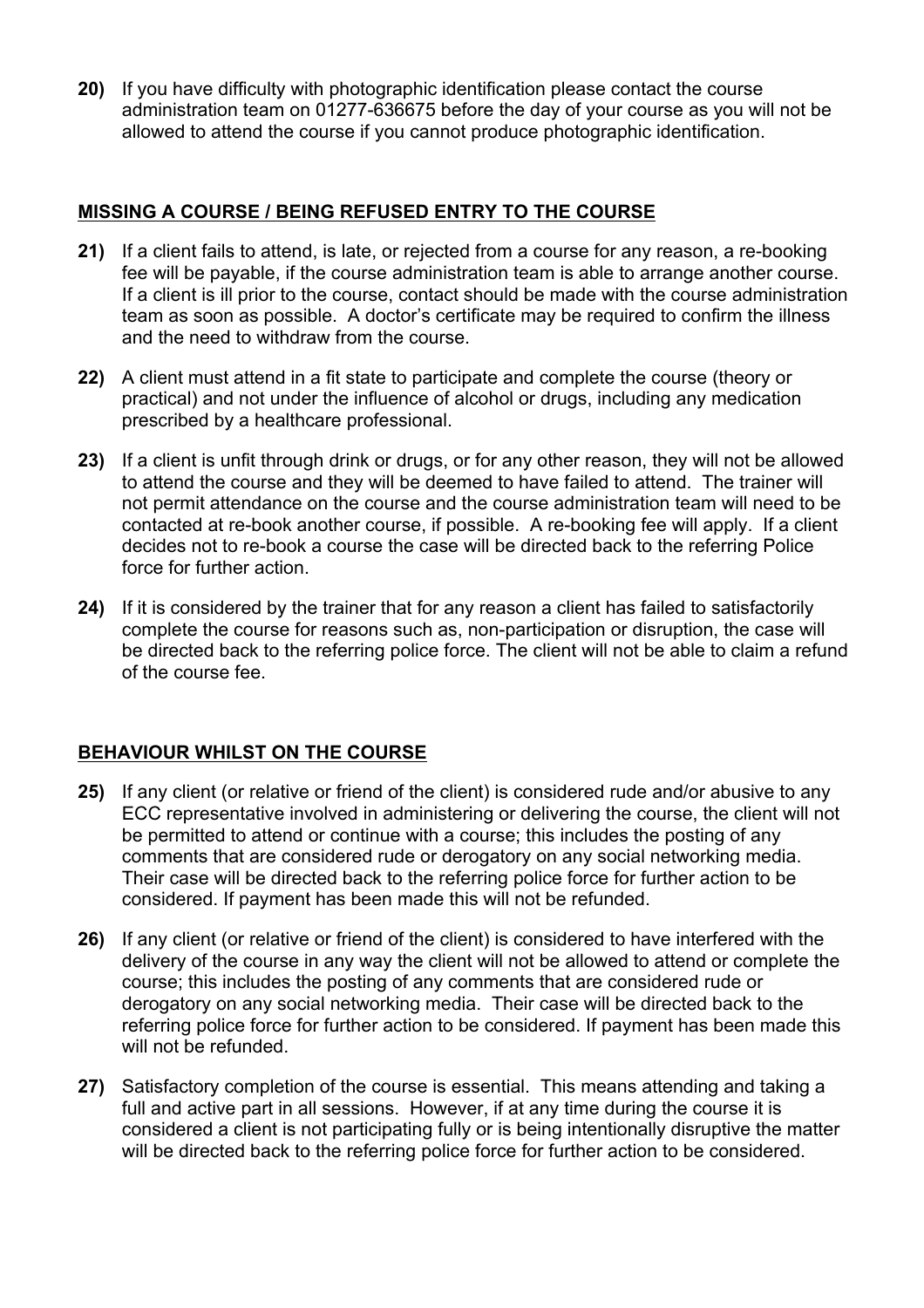### **OTHER INFORMATION**

- **28)** All courses are held at venues which have public access but not to the room or the area in which the courses is being held. Only persons responsible for the delivery of the course and clients attending will be allowed access to the course classroom. Exceptions to this will be:
	- **a)** A carer for a client with a disability which has previously been notified to the course administration team so that arrangements can be agreed;
	- **b)** An interpreter who is present to assist a client to understand the course content; or
	- **c)** Bona fide observers agreed with NDORS; this may be an assessor, monitor or observers from a police force or local authority.
- **29)** Any client who feels they are likely to object to the presence of any observer should decline the offer of the course.
- **30)** Should a client object to an observer being present then they are free to leave the course and reschedule an alternative course at a later date (if available) but this may be subject to a re-booking fee.
- **31)** No bona fide observers will be refused access if a client objects to their presence.
- **32)** Mobiles phones or any other form of mobile technology (i.e. i-pads, i-watches or any other mobile devices), must be switched off during the course and not used in any way. Any unauthorised use of such mobile technology during the course will lead to the client being asked to leave the course. In this case the client will be shown as not completing the course. The client will then have the case returned to the referring Police force for further action to be considered.

### **PRACTICAL COURSES (Involving Driving) – National Driver Alertness Course & Driving For Change Course**

**33)** YOU MUST BE IN POSSESSION OF A VALID DRIVING LICENCE TO ATTEND EITHER OF THESE COURSES. YOUR PHOTO CARD LICENCE MUST BE IN DATE. IF IN DOUBT CHECK THE DATE ON THE FRONT OF THE LICENCE AT 4b.

| <b>DRIVING LICENCE</b><br><b>SAMPLE</b>                        |
|----------------------------------------------------------------|
| 1.<br>MR ALAN<br>$\overline{2}$                                |
|                                                                |
| <b>VORTHERN IRELAND</b><br>06.01.198                           |
| 14,10,2013 4c. DVA<br>48.                                      |
| 30.09.2021<br>31645924                                         |
|                                                                |
| A Sangle                                                       |
| <b>COUNTY HALL</b><br>A<br><b><i>COLERAINE</i></b><br>BT51 3TB |
| AM/A/B1/B/f/k/p/q<br>9.                                        |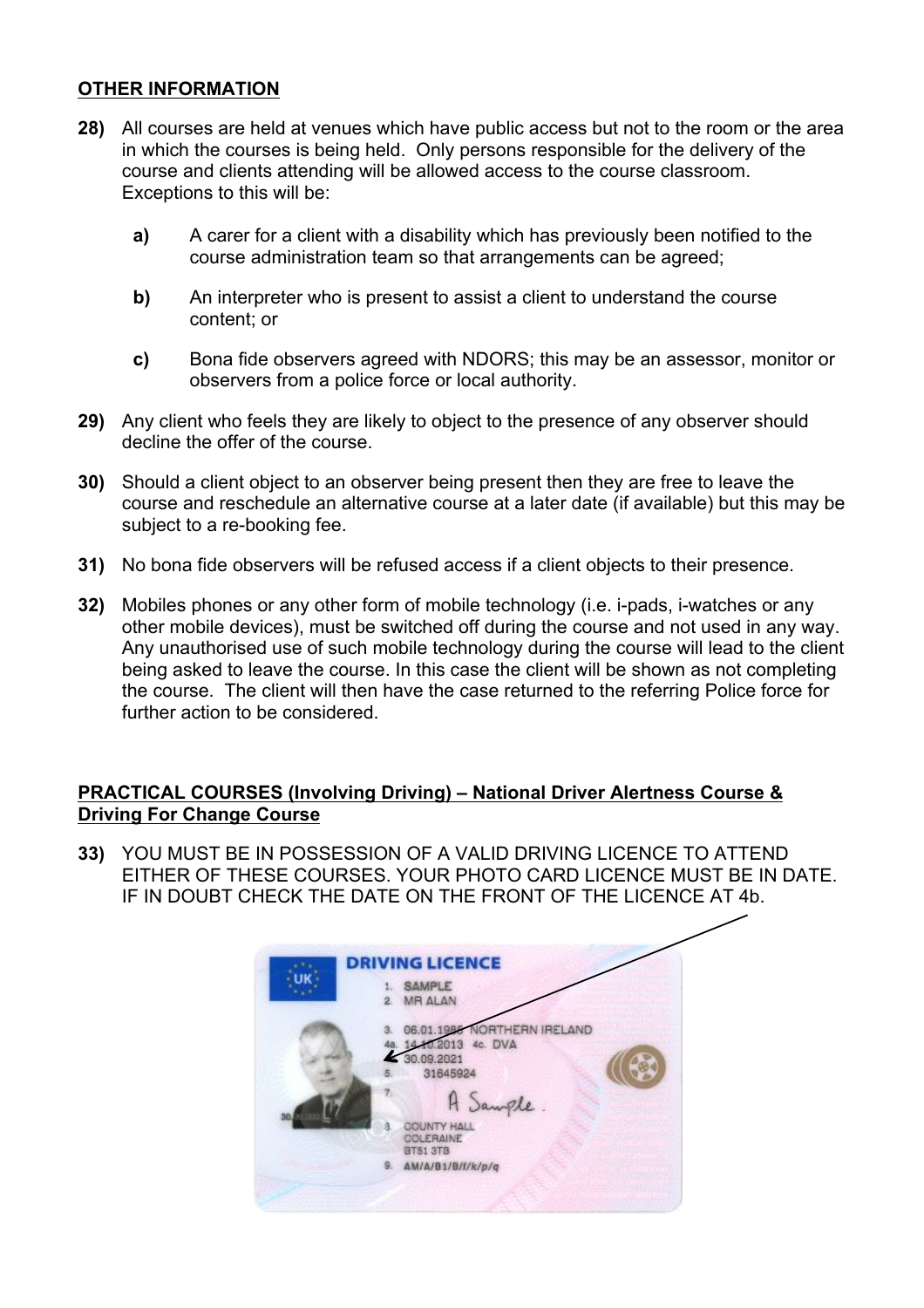- **34)** As the course involves driving the client will be expected to pass an eyesight check prior to driving. If a client usually wears glasses or contact lenses to drive, these must be taken to the course.
- **35)** Satisfactory completion of the course is essential. This means the client must attend and take a full and active part in all sessions and show an improvement in their driving. However, if at any time during the driving aspect of the course it is considered by the instructor that a client's driving is in any way dangerous then the practical session will be terminated and the client will be required to complete the remainder of the course as a passenger only. In such cases the matter will be directed back to the referring police for further action to be considered.